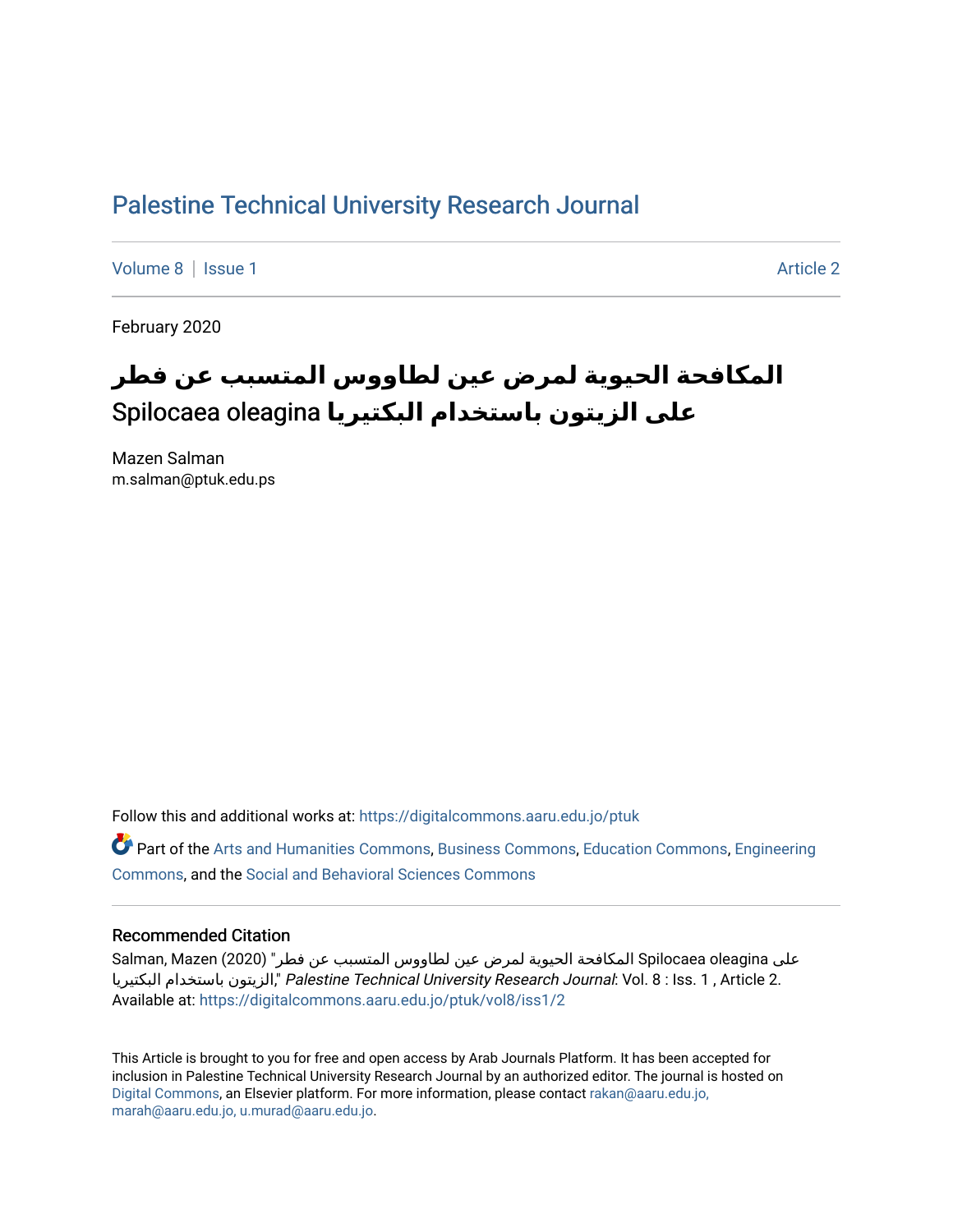

**Palestine Technical University Research Journal, 2020, 8(1), 12-20**

**Biological Control of Peacock Spot Disease Caused by Spilocaea Oleagina on Olive** 

#### **using Bacteria.**

**املكافحةالحيويةملرضعين لطاووساملتسببعن فطر oleagina Spilocaea علىالزيتون**

**باستخدام البكتيريا**

#### **Mazen Salman1\***

**مازن سلمان1\***

**<sup>1</sup>Department of Horticulture and Agricultural Extension, Palestine Technical University- Kadoorie, Tulkarm, Palestine**

<sup>1</sup>قسم البستنة والإرشاد الزراعي، جامعة فلسطين التقنية خضوري، طولكرم، فلسطين

**Received: 13/03/2019 Accepted: 14/04/2019 Published: 20/02/2020**

**Abstract:** The olive leaf spot disease caused by the fungus Spilocaea oleagina (Cast.) Hughes (syn. Cycloconium oleagina) is one of the most destructive diseases on olive trees causing losses that may reach 20% of the yield. The disease is controlled by the application of chemical fungicides which is not always feasible in providing proper protection against the pathogen. In this work we report the efficacy of Pseudomonas fluorescencisolate ORS3 and Bascillus atrophaeus isolate BAT in controlling the disease under field conditions. An Olive field in, Tulkarm governorate, Palestine was selected. The olive trees were 5-10 years old and were highly infected with the olive leaf spot. Trees were sprayed with bacteria formulated in oil. Control trees were sprayed with water. For evaluation of bacterial efficacy against the disease, olive leaves were collected before and after application of the bacteria. Germination of conidia latent infection and severity were deter-mined. In addition to that, bacterial viability was assessed. Results of the work revealed that the bacteria were able to inhibit conidial germination of the fungus. The percent of reduction in conidial germination (85.8 and 70.2%) in the presence of P. fluorescenc isolate ORS3 and *B. atrophaeus* isolate BAT, respectively was significantly lower than that in the control or in leaves sprayed with 10% oil (69.1 and 56.1%, respectively). After two weeks of spraying, the percent of latent infectoin was significantly (p<0.05) lower on leaves sprayed with P. fluorescenc isolate ORS3 and B. atrophaeus isolate BAT (5.1 and 3.8% latent infec-tion, respectively). However, bacterial shelf life on the surface of olive leaves was reduced after three days of spraying (i.e no bacteria were re-isolated). The results indicated that the bacteria can be used for control of the leaf spot disease. Further studies are required to evaluate the efficacy of the bacteria under different environmental conditions.

**Keywords**: olive leaf spot, severity, biocontrol, incidence, Bacteria, spore germination.

**المستخلص:** يعتبر مرض تبقع عين لطاووس الذي يسببه فطر *Spilocaea oleagina* احد اهم الامراض الفطرية على الزيتون والتي تسبب حسائر في الانتاج قد تصل نسبتها الى 20% من المحصول. تتم مكافحة المرض باستخدام المبيدات الكيميائية والتي ال تكون دائما فعالة ضد املرض. في هذا العمل تم استخدام عزلة البكتيريا Pseudomonas

**\* Corresponding author[: salman\\_mazen@daad-alumni.de](mailto:salman_mazen@daad-alumni.de)**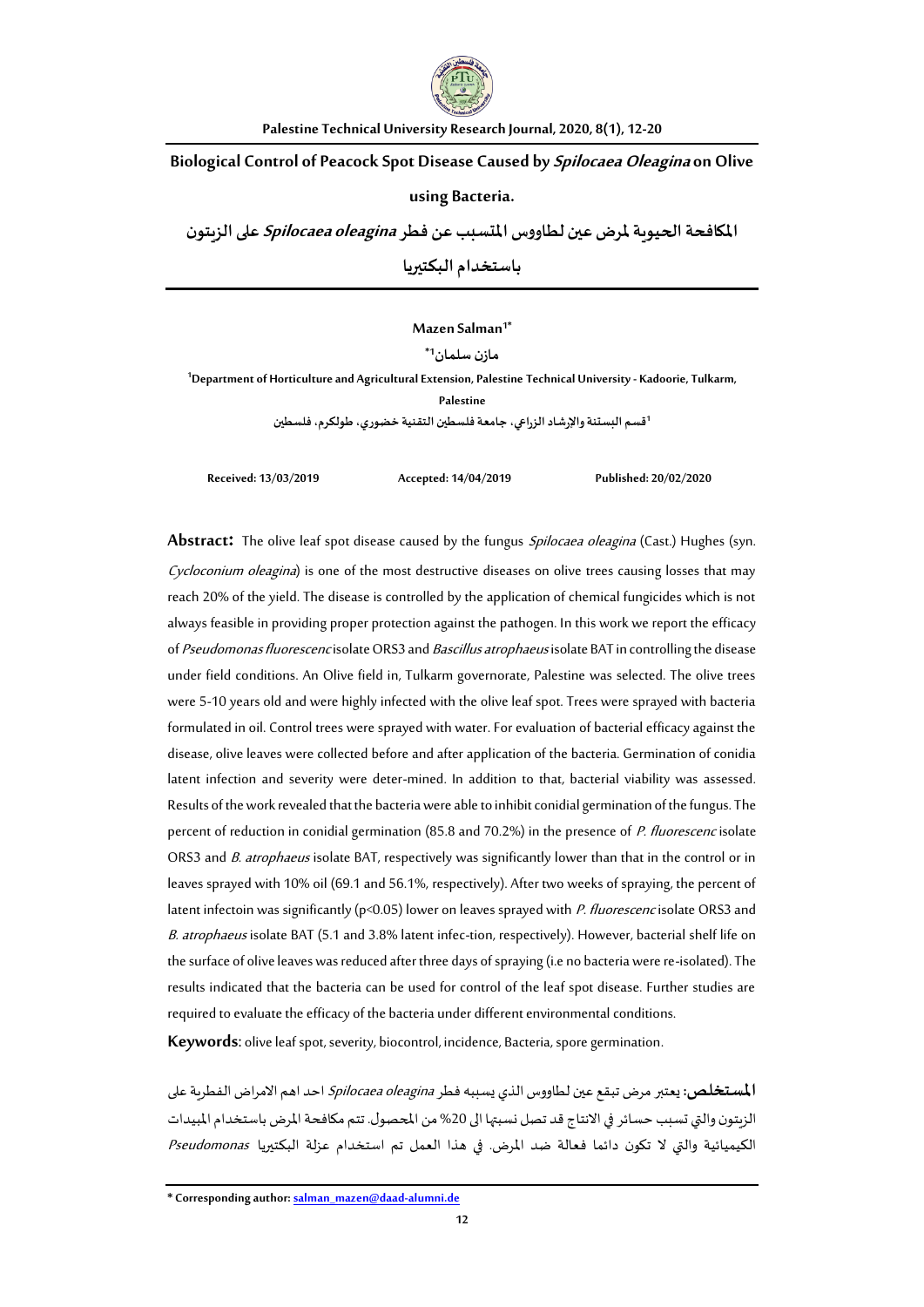*fluorescenc* ORS3 وعزلة Bascillus atrophaeus BAT في مكافحة المرض تحت الظروف الحقلية. وقد تم اختيار حقل زيتون في محافظة طولكرم/فلسطين يتراوح عمر اشجار الزيتون فيه 10-5 سنوات شديدة االصابة باملرض. تم رش االشجار بمحلول بكتيريا مخلوطا بالزيت. ولتحديد فعالية البكتيريا ضد املرض، تم جمع اوراق الزيتون بعد رشها بالكتيريا بهدف فحص نسبة انبات ابوغ الفطر وكذلك شدة ونسبة االصابة. وقد لوحظ انخفاض نسبة نمو االبواغ في عزلتي البكتيريا الى 85.8 و 70.2% بالمقارن مع الاوراق التي تم رشها بالماء او الزيت (تركيز 10%) اذ بلغنت نسبة نمو الابواغ هنا 60.1 و 56.1%. وبعد بعد اسبوعين من الرش، انحفضت نسبة الاصابة الكامنة الى 5.1 و 3.8% بوجود عزلات البكتيريا 3ORS *Pseudomonas fluorescenc* ORS وعزلة Bascillus atrophaeus BAT على التوالي. ومن الجدير بالذكر ان حيوية البكتيريا على االوراق قد انخفضت بعد 3 ايام من الرش حيث لم يتم عزل اي من البكتيريا بعد هذه المدة. تشير نتائج هذا العمل الى امكانية استخدام البكتيريا في مكافحة مرض عبن الطاووس. الا اننا بحاجة الى المزيد من الدراسات لمعرفة فعالية البكتيريا تحت الظروف البيئية المختلفة

**الكلمات املفتاحية**: تبقع عين الطاووس،مكافحة حيوية، شدة االصابة؛ بكتيريا، نمو االبواغ.

## **INTRODUCTION:**

The Deuteromycete fungus Spilocaea oleagina (Cast.) Hughes (syn. Cycloconium oleagina) causes the olive leaf spot (OLS) or the pea cock eye disease on olives where ever the trees are grown (Gonzalez-Lamothe et al. 2002; Shabi et al. 1994). The disease is one of the most destructive diseases that might lead to severe infections resulting in about 20% yield losses (Azeri 1993; Graniti 1993). Olive leaf spot is usually more abundant on the lower parts of olive trees (Razavi and Jahany 2009; Azeri, 1993; Graniti 1993). Symptoms of the disease (Figure 1) occur usually on the upper surface of the leaves, expanding and coalescing to cover a large proportion of leaf area. The lesions form dark brown round spots (2-15 mm in diameter) which become necrotic and surrounded by concentric yellowish or pale brown haloes (Sanchez et al. 1998; Civantes 1999).

Infection with S. oleagina is normally associated with high humidity and winter conditions (cool and low light), where high temperatures restrict spore germination (Obanor et al. 2011; Al-Khatib et al. 2010). Growth of the fungus was found to be most prevalent in the period from late autumn to spring and of minor significance in the period from the beginning of July until the middle of November (Viruega and Trapero et al. 20111999; Hajjeh et al. 2014).

In hot dry weather conditions, conidia remain viable but inactive on infected leaves and start to germinate early in winter. Conidium production is optimal at 15ºC and high humidity (100%) (Obanor et al. 2011; Graniti 1993; Guechi and Girre 1994). In Palestine, Hajjeh et al. (2014) reported that the infection with OLS is minimum during summer season.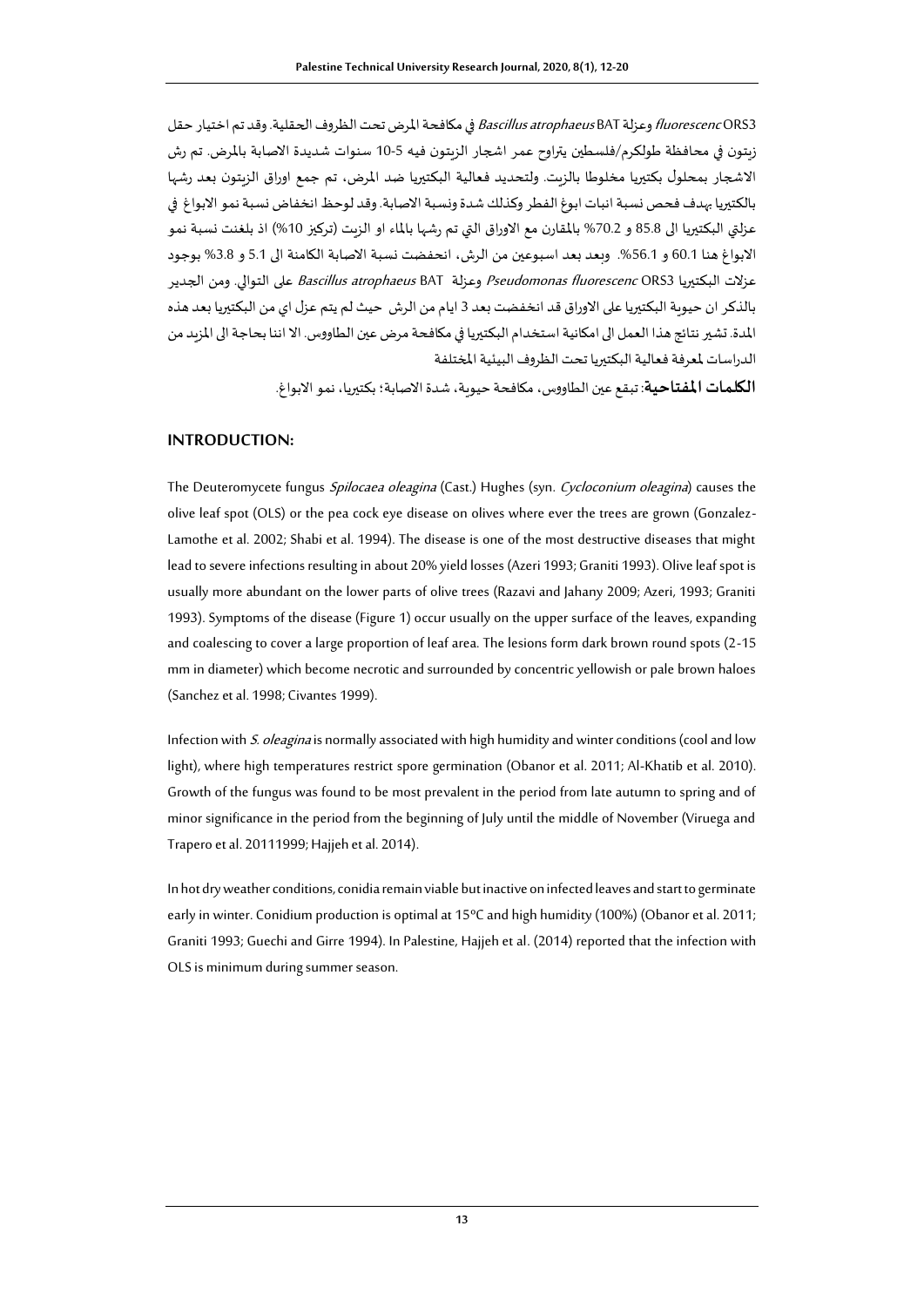

**Figure 1: Symptoms of olive leaf spot caused by S. oleagina on olive tree in Palestine [photograph: M. Salman, Palestine Technical University-Kadoorie]**

Due to the absence of resistant olive varieties (Abuamsha et al. 2013), the disease is controlled by application of excessive copper-containing fungicides (e.g. Bordeaux mixture, copper hydroxide, copper oxide and copper oxychlorides) that are sprayed directly after harvest (Obanor et al. 2008; Sistani et al. 2009; Salman et al. 2014). Mixtures of difenoconazole (Score 25 EC) and mineral oil (Texaco Spraytex CT774) were also used to reduce infection with the disease (Sistani et al. 2009). Unfortunately, spraying infected olive trees with fungicides is not always feasible due to human and environmental health perspectives (Carisse et al. 2000).

In recent years, several studies were conducted to seek alternatives to the use chemical fungicides (Salman 2017). Biological control using antagonistic microorganisms alone, or as supplements to minimize the use of chemical pesticides in a system of integrated plant disease management, has become more important in recent years (Mao et al. 1997; Hwang et al 1993). Different microorganisms including bacteria can be used to control plant diseases. There has been a large number of literature describing potential uses of plant associated bacteria as biocontrol agents stimulating plant growth and managing soil and plant health (Blakeman and Fokkema 1982). However; little is known about the use of bacteria against olive diseases. The aim of this work is to exploit the use of bacteria as biocontrol agents against the disease under field conditions.

#### **MATERIAL AND METHODS:**

#### **Bacterial isolates growth conditions and formulation:**

Pseudomonas fluorescenc isolate ORS3 and Bascillus atrophaeus isolate BAT obtained from culture collection of the Biotechnology Laboratory, Palestine Technical University-kadoorie, were grown on KB liquid media on a rotary shaker at 150 rpm for 24 h at 37 ºC. A rifampicin mutant strains were generated to facilitate reisolation of bacteria from the sprayed olive trees. For this, the bacteria were grown on KB liquid media suplemented with increasing rifampicin concentration (0.0, 10, 25, 50, 75 and 100 µg/mL). The bacteria were maintained on KB agar media containing 100 µg/mL rifampicin and stored at 4 ºC until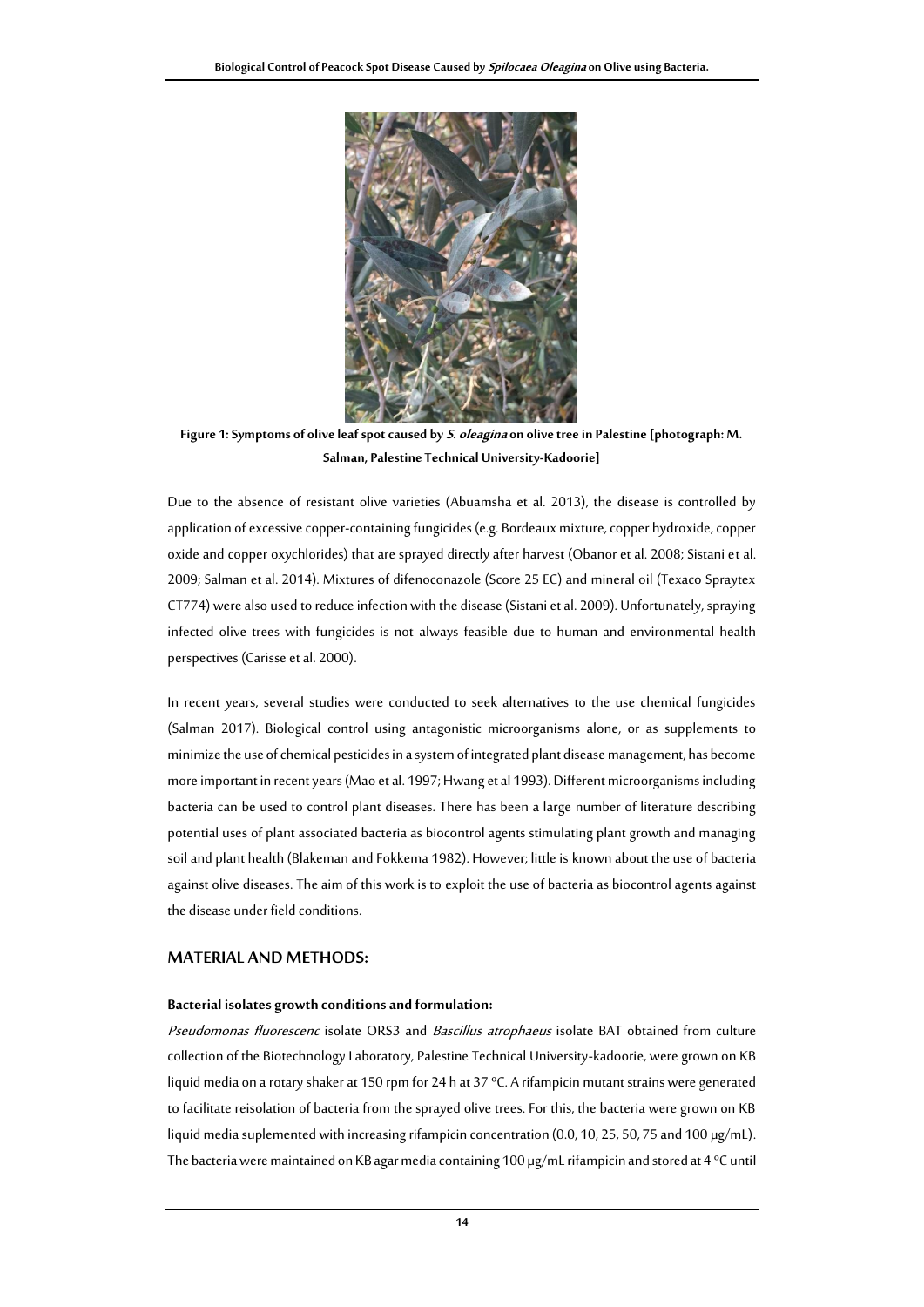use. Bacterial suspension (~10 $^9$  cfu/mL) were gown in liquid KB media supplemented with 100  $\mu$ g/mL rifampicin. The cultures (50 ml aliquots) were centrifuged at 6000 rpm and the bacterial pellets were resuspended each in 50 ml Normal saline (0.9% NaCl) which were then collected in 1L Erlenmeyer flasks. Each bacterial isolate was mixed with  $10\%$  ( $v/v$ ) vegetable oil.

#### **Field application of bacteria:**

A rain fed olive field (~2 donums) was chosen in Shwekeh village (32,34497°N, 35,03689°E) in Tulakrm governorate. About 5-10 years old olive trees cultivar Nabali were grown in the field. The age of the olive trees was estimated in the range of 5-10 years. The trees were highly infected with the OLS disease. Each tree was sprayed with bacterial suspension until run off. Infected and non-infected olive leaves (50 leaves from each tree) were collected before and after spraying with bacteria and continued over a period of four weeks. The experiment was done in triplicates and repeated three times.

#### **Viability test of bacteria:**

Leaves were cut into 1 cm pieces; vortexed in autoclaved normal saline (0.9%) for 30 s and 100µL of each suspension was spread on KB agar media supplemented with 100 µl/mL rifampicin. The plates were incubated at 37 ºC for 24 h. Bacterial colonies were then counted and the cfu was calculated.

#### **Germination of fungal conidia:**

Germination test was done as mentioned by Salman (2017). Three 20 µl droplets of conidial suspension obtained from leaves with sporulating symptoms were placed separately onto glass slides. The slides were then placed on the lid of a Petri dish containing approximately 3 ml of 0.5% water agar to provide high humidity and the dishes were then incubated upside down at 18 ºC for 24 h. Germination of 100 randomly selected conidia in each droplet was evaluated with a compound microscope at 200 X magnification and the mean percent germination, relative to nil bacteria controls, was calculated for each treatment.

#### **Determination of latent infection and severity:**

Latent infection was determined by soaking the leaves in 5% of NaOH at 50 °C for 3 min. Number of spots was then counted. Disease incidence was determined by recording the percent of infected leaves. For disease severity, the number of lesions per leaf was counted and graded; 1 (1 lesion), 2 (2 lesions), 3 (3-5 lesions), 4 (6-10 lesions) or 5 (>11 lesions) (Salman et al. 2011).

#### **STATISTICAL ANALYSIS:**

All experiments were done in triplicate. Differences between treatments were analyzed with the Kruskal-Wallis test (Kruskal, 1952) using XlStat software (Adinosoft, USA).

#### **RESULTS AND DISCUSSION:**

A recent study conducted by Salman (2017) showed that some bacteria isolates could inhibit the germination and growth of fungal conidia under in vitro conditions. In this work, the isolates were formulated in oil (10%  $v/v$ ) and sprayed on infected olive trees. The bacteria were reisolated from the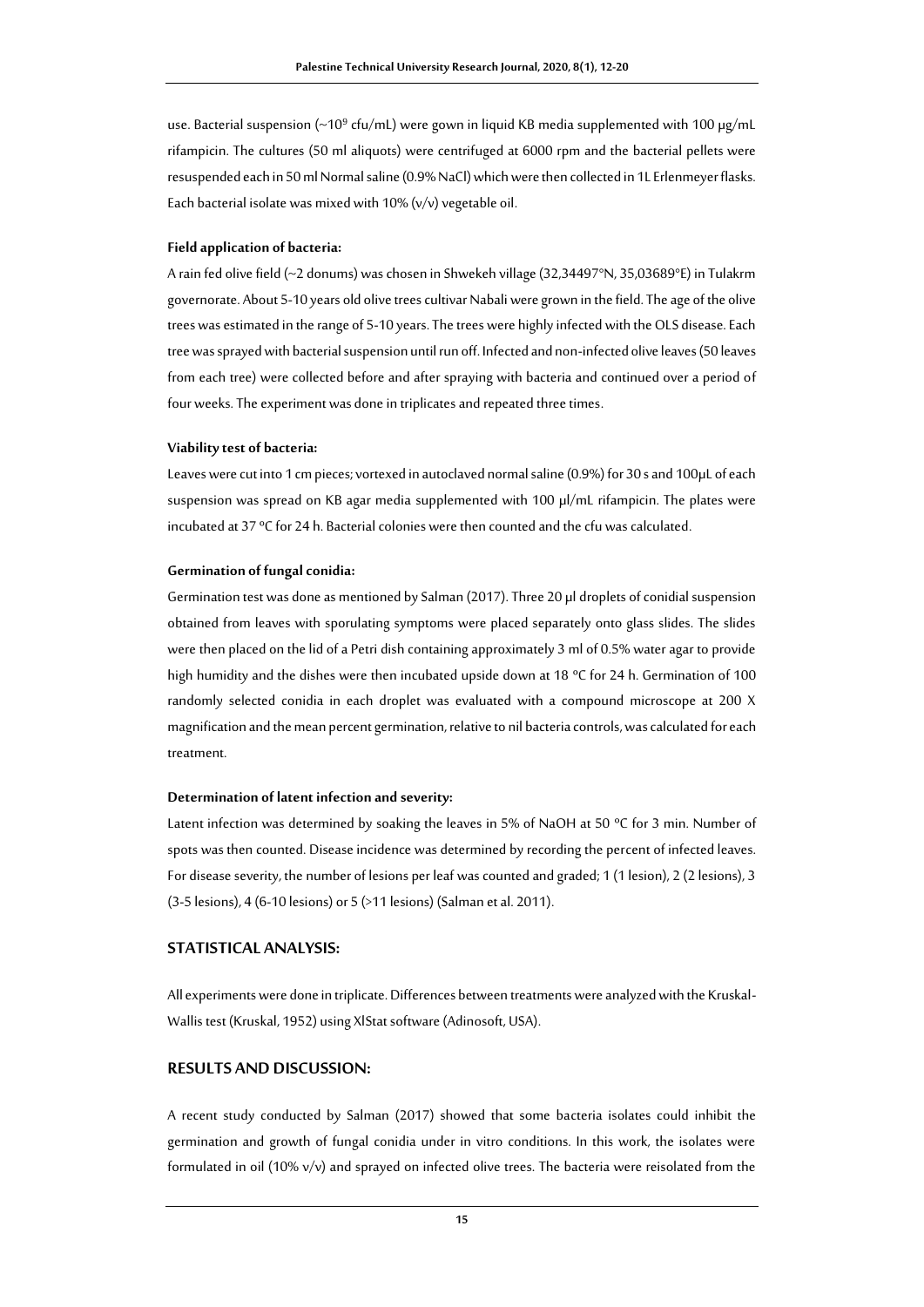surface of the leaves after 24 h of application. After one week of spraying, bacteria were not recovered from the leaves. This might be attributed to the hot summer weather conditions which affect the survival of bacteria on leaf surfaces. However, the concentration of the reisolated bacteria was the same as that used to prepare the oil formulation ( $\sim$ 10<sup>9</sup> cfu/mL).

It is well known that the survival shelf life of bacteria is a critical factor in controlling plant pathogens (Corrêa et al 2015). Despite the short life span of the bacteria on the surfaces of olive leaves, our isolates showed significant reduction in conidial germination. As shown in figure (2), the conidia isolated from sprayed leaves (after 24 h of spraying) showed high germination rates compared to the non-sprayed control trees. Significant (p< 0.05) reduction in conidial germination was recorded in sprayed leaves the bacteria (Table 1). The percent of germination of the conidia in leaves sprayed with B. atrophaeus isolate BAT and P. fluorescenc isolate ORS3 (20.6 % and 9.8 %, respectively) were significantly lower than that in the control or in leaves sprayed with 10% oil (69.1 and 56.1%, respectively).



**Figure 2: Germination of S. oleaginaconidia isolated from olive leaves after 24 h of spraying with the bacteria, control (A); P. fluorescencisolate ORS3 (B) and (C) B. atrophaeusisolate BAT.**

| Treatment                                                        | Percent of Conidial germination $\pm$ SE | % Reduction |
|------------------------------------------------------------------|------------------------------------------|-------------|
| Control                                                          | $69.1 \pm 1.8$ a                         |             |
| OIL (10%)                                                        | $56.1 \pm 8.0 a$                         | 18.7        |
| B. atrophaeus isolate BAT                                        | $20.6 \pm 3.4 b$                         | 70.2        |
| P. fluorescencisolate ORS3                                       | $9.8 \pm 0.96$ b                         | 85.8        |
| Data with different letters are signifcantly different at p<0.05 |                                          |             |

**Table 1: Effect of bacteria on germination of conidia after 24h of spraying**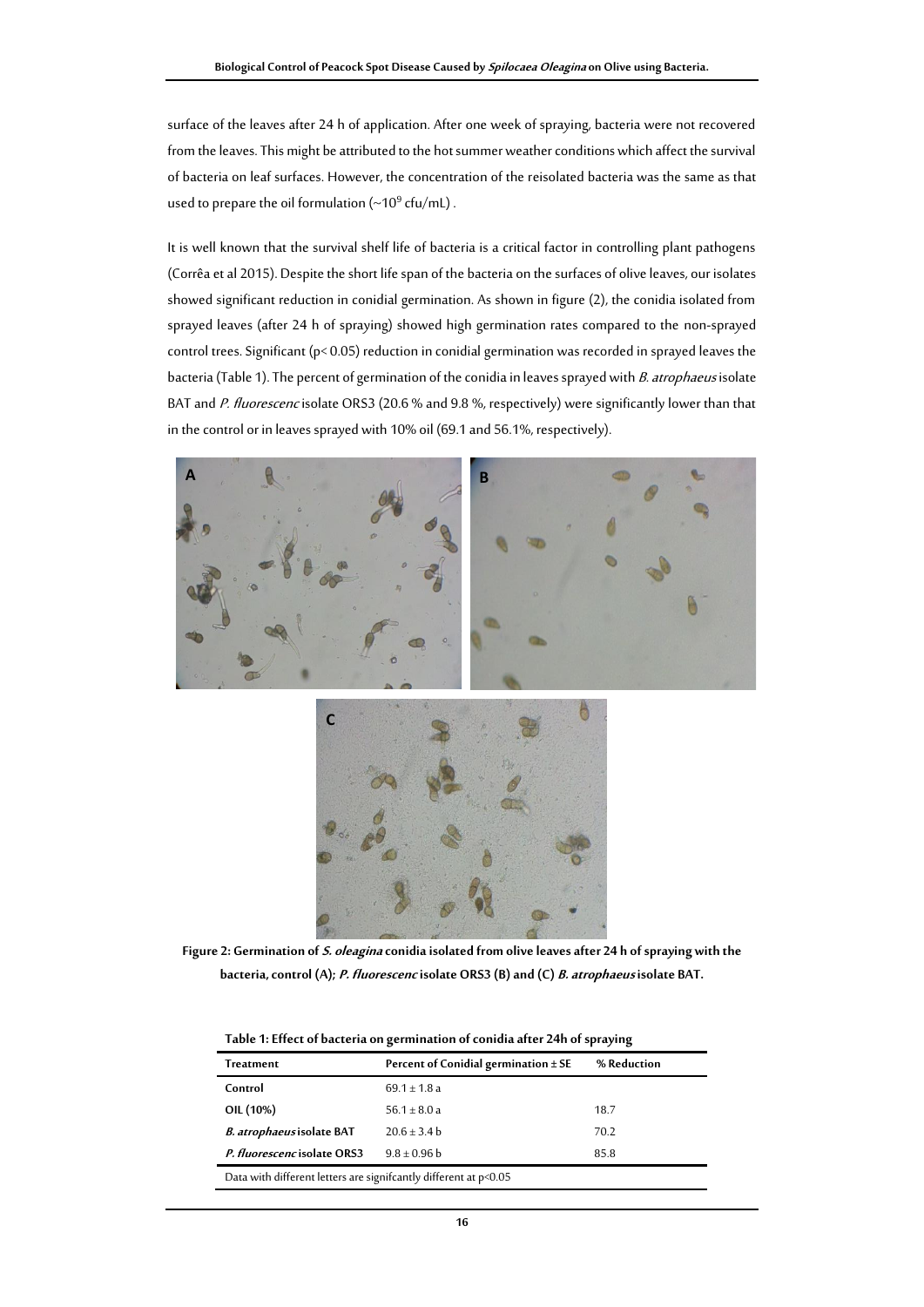Interestingly, the number of conidia that were isolated from OLS spots on olive leaves was reduced significantly after 4 weeks of spraying. In fact, we could not isolate the conidia from the surface of the leaves. Our results indicated that the reduction in the number of conidia on infected leaves might be attributed to the presence of bacteria. The results obtained on germination of conidia after spraying the leaves with the bacteria are in agreement with the results published by Salman (2017).

Disease severity and incidence were tested before spraying the trees with bacteria. High infection rates (> 80% disease incidence and grade 5 disease severity) were recorded on leaves before spraying with the bacteria. After two weeks of spraying, the percent of latent infection (figure 3) was significantly (p<0.05) lower on leaves sprayed with P. fluorescenc isolate ORS3 and B. atrophaeus isolate BAT (5.1 and 3.8% latent infection, respectively). In addition to that, the disease severity was also reduced in the presence of the bacteria (figure 4). The percent of reduction of severity was 41.6 and 63.8% on leaves sprayed with P. fluorescenc ORS3 and B. atrophaeus BAT, respectively.

Previous studies showed that the bacterial isolates were most effective in inhibiting conidial germination of the fungus under in vitro conditions (Salman 2017). Up to our knowledge, this work was the first of its kind that used bacteria as biocontrol agents against the OLS disease under field conditions. Despite the reduction in germination rates of OLS conidia and the reduced disease incidence and severity, the efficacy of the bacteria against the disease must be tested over a long period of time considering variable weather conditions (e.g winter and summer). Moreover, further studies are needed to improve the shelf life of the bacteria on the leaves of olive trees**.**



**Figure 3: Percent of latent infection after two weeks of spraying with bacteria. Data with different letters are significantly different after Tukeys HSD test using ANOVA at P < 0.05.**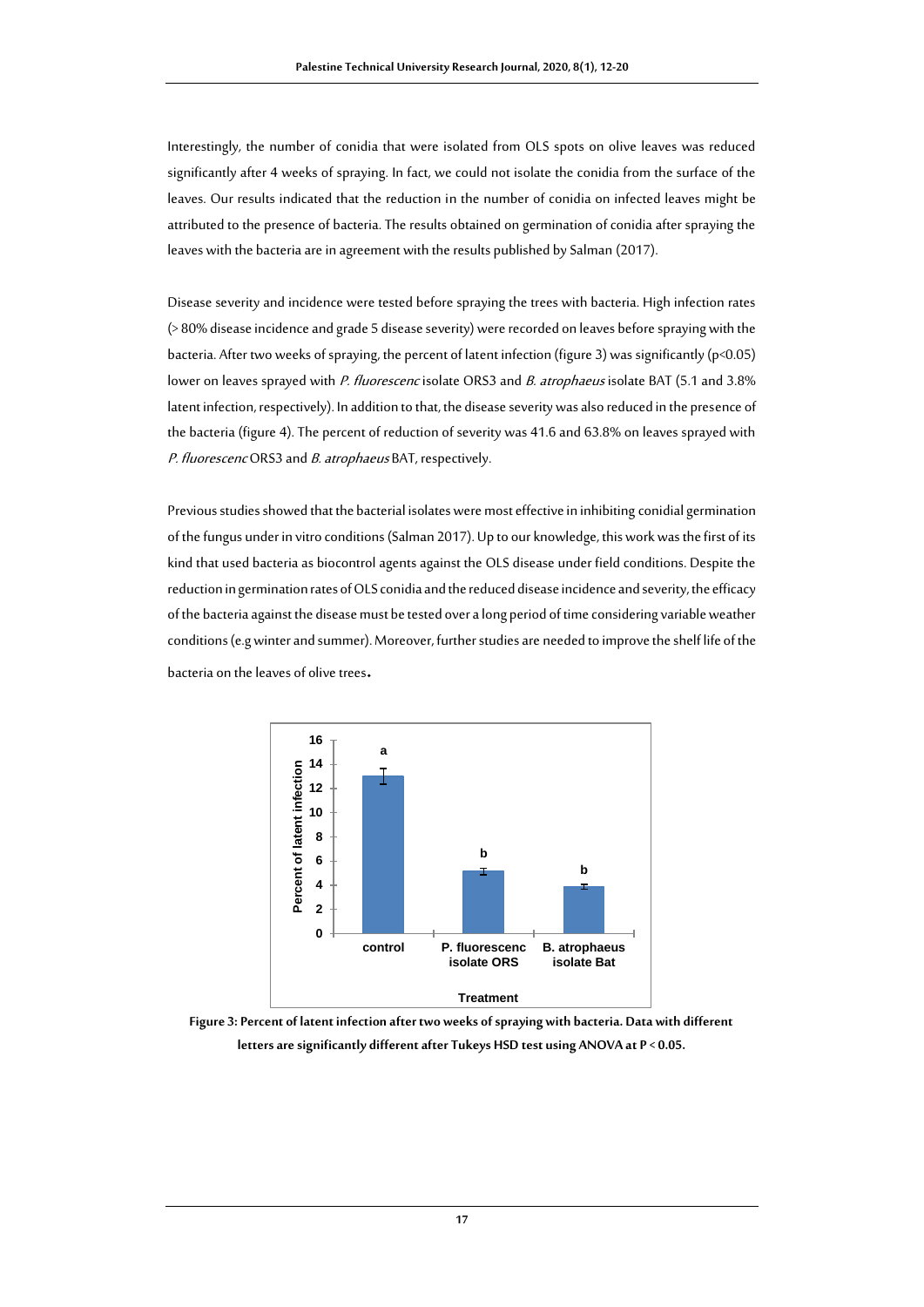

**Figure 4: Disease severity after two weeks of spraying with bacteria. Data with different letters are significantly different after Tukeys HSD test using ANOVA at P < 0.05.**

### **ACKNOWLEDGEMENTS:**

The author would like to thank Palestine Technical University-Kadoorie for supporting this work.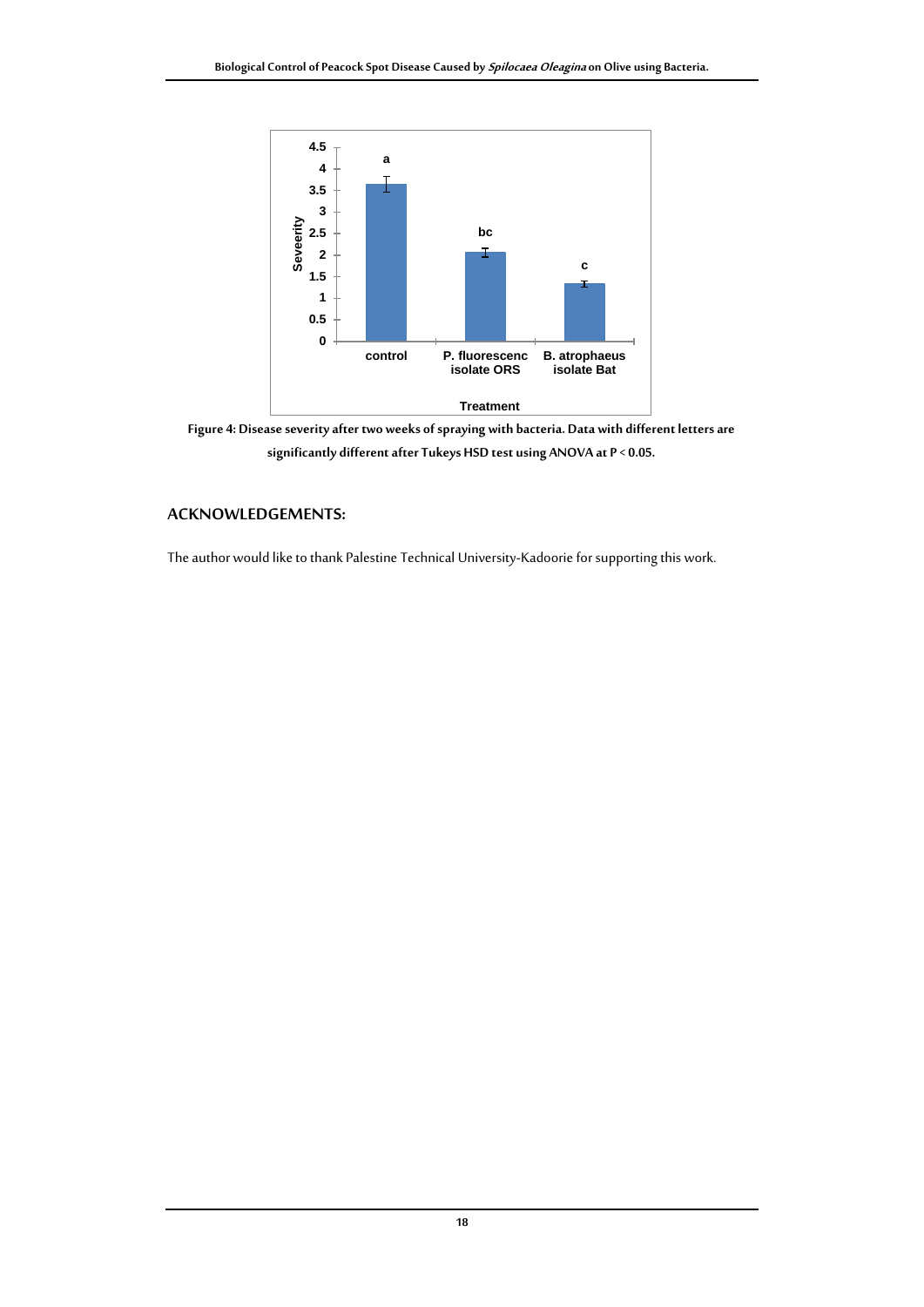#### **REFERENCES:**

- Abuamsha R., Abueid M., Hajjeh H. and Salman M. (2013). Evaluation of the Incidence and Severity of Olive Leaf Spot caused by Spilocaea oleagina in different olive cultivars in Palestine. Journal of Agriculture and Environment for International Development, 107 (2): 201-212. DOI 10.12895/jaeid.20132.138.
- Al-Khatib M., Alhussaen K., El-Banna N., and Zyadeh M. (2010). Biological control of olive leaf spot (peacock spot disease) caused by Cycloconium oleaginum (Spilocea oleaginea). Journal of Microbiology and Antimicrobials, 2(6): 64-67.
- Azeri T. (1993). Research on olive leaf spot, olive knot and Verticillium wilt of olive in Turkey. EPPO Bulletin, 23: 437-440. doi.org/10.1111/j.1365-2338. 1993.tb01349.x
- Blakeman J. P. and Fokkema N. J. (1982). Potential for Biological Control of Plant Diseases on the Phylloplane. Annual Review of Phytopathology, 20:167-190. doi.org/10.1146/annurev.py.20.090182.001123.
- Carisse O., Ouimet A., Toussaint V. and Philion V. (2000). Evaluation of the effect of seed treatments, bactericides, and cultivars on bacterial leaf spot of lettuce caused by Xanthomonas campestris pv. vitians. Plant Disease, 84(3): 295-299. doi.org/10.1094/PDIS.2000.84.3.295.
- Civantes M. (1999). Olive Pest and Disease Management. IOCC.
- Corrêa E.B., Sutton J.C. and Bettiol W. (2015). Formulation of Pseudomonas chlororaphis strains for improved shelf life. Biological Control, 80: 50-55. doi.org/10.1016/j.biocontrol.2014.09.009.
- Blakeman J. P. and Fokkema B. (1982). Potential for biological control of plant diseases on the phylloplane. Annual Review of Phytopathology, 20:167-92. doi.org/10.1146/annurev.py.20.090182.001123.
- Gonzalez-Lamothe R., Segura R., Trapero A., Baldoni L., Botella M.A. and Valpuesta V. (2002). Phylogeny of the fungus Spilocaea oleagina, the causal agent of peacock leaf spot in olive. FEMS Microbiology Letters, 210: 149-155. DOI: 10.1111/j.1574-6968. 2002.tb11174. x.
- Graniti A. (1993). Olive scab: a review. EPPO Bulletin, 23: 377-384. doi.org/10.1111/j.1365-2338. 1993.tb01339. x.
- Guechi A. and Girre L. (1994). Sources of Cycloconium oleaginum (Cast.) conidia for infection of olive leaves and conditions determining leaf spot disease development in the region of Se´tif, Algeria. Mycopathologia, 125: 163-71. DOI:10.1007/BF01146522.
- Hajjeh H., Salman M., Abuamsha R., Abueid M., Jawabreh M, Hawamda A. and Abu Rumaileh B. (2014). Latent Infection of Olive Leaf Spot Disease on Palestinian Olives. Annual Research & Review in Biology, 4(15): 2517-2524. doi.org/10.9734/arrb/2014/9845.
- Hwang S.F., Chakravarty P. and Prevost D. (1993). Effects of rhizobia, metalaxyl, and VA mycorrrhizal fungi on growth, nitrogen fixation, and development of Pythium root rot of Sainfoin. Plant Disease, 77: 1093-1098. DOI: 10.1094/PD-77-1093.
- Mao W., Lewis J.A., Hebber P.K. and Lumsden R.D. (1997). Seed treatment with a fungal or a bacterial antagonist for reducing corn damping-off caused by species of Pythium and Fusarium. Plant Disease, 81: 450-454. doi.org/10.1094/PDIS.1997.81.5.450.